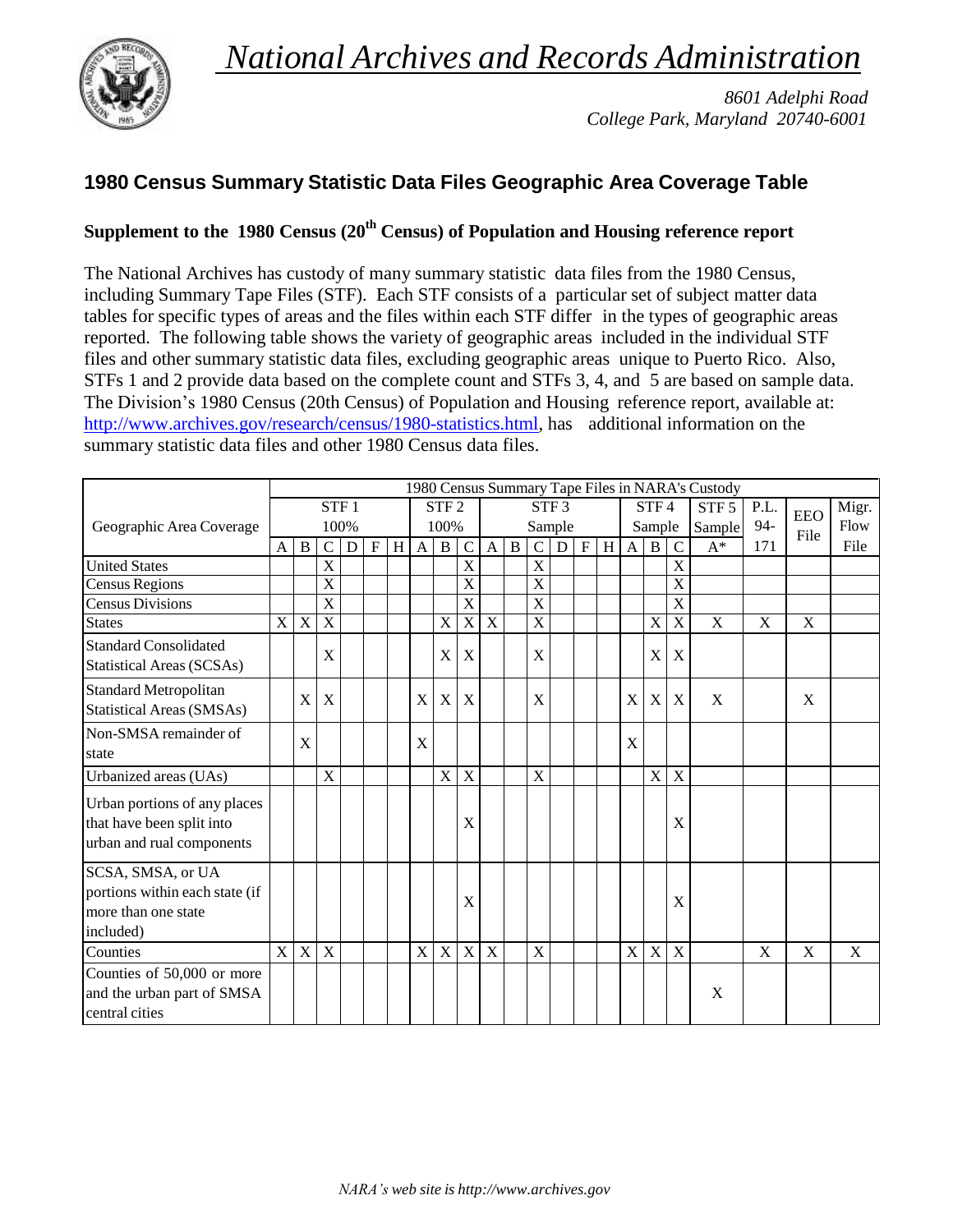|                                  | 1980 Census Summary Tape Files in NARA's Custody |              |             |                  |             |   |                |                  |                           |                           |             |                |                  |                         |                    |              |                           |                |                  |             |             |       |
|----------------------------------|--------------------------------------------------|--------------|-------------|------------------|-------------|---|----------------|------------------|---------------------------|---------------------------|-------------|----------------|------------------|-------------------------|--------------------|--------------|---------------------------|----------------|------------------|-------------|-------------|-------|
|                                  |                                                  |              |             | STF <sub>1</sub> |             |   |                | STF <sub>2</sub> |                           |                           |             |                | STF <sub>3</sub> |                         |                    |              | STF4                      |                | STF <sub>5</sub> | P.L.        |             | Migr. |
| Geographic Area Coverage         | 100%                                             |              |             |                  |             |   |                | 100%             |                           |                           |             | Sample         |                  |                         |                    |              | Sample                    |                | Sample           | 94-         | <b>EEO</b>  | Flow  |
|                                  | $\mathbf{A}$                                     | $\, {\bf B}$ | $\mathsf C$ | $\mathbf D$      | $\mathbf F$ | H | $\mathbf{A}$   | $\, {\bf B}$     | $\mathcal{C}$             | $\mathbf{A}$              | $\mathbf B$ | $\overline{C}$ | $\overline{D}$   | $\overline{\mathrm{F}}$ | $\boxed{\text{H}}$ | $\mathbf{A}$ | $\, {\bf B}$              | $\overline{C}$ | $A^*$            | 171         | File        | File  |
| Minor civil divisions            |                                                  |              |             |                  |             |   |                |                  |                           |                           |             |                |                  |                         |                    |              |                           |                |                  |             |             |       |
| (MCDs) or census county          | $\boldsymbol{\mathrm{X}}$                        |              |             |                  |             |   |                | X                |                           | $\boldsymbol{\mathrm{X}}$ |             |                |                  |                         |                    |              | X                         |                |                  | X           |             |       |
| divisions (CCDs)                 |                                                  |              |             |                  |             |   |                |                  |                           |                           |             |                |                  |                         |                    |              |                           |                |                  |             |             |       |
| MCDs within counties             |                                                  | $\mathbf X$  |             |                  |             |   |                |                  |                           |                           |             |                |                  |                         |                    |              |                           |                |                  |             |             |       |
| MCDs of 10,000 or more           |                                                  |              |             |                  |             |   |                |                  | $\boldsymbol{\mathrm{X}}$ |                           |             |                |                  |                         |                    |              |                           | $\mathbf X$    |                  |             |             |       |
| MCDs of 50,000 or more           |                                                  |              |             |                  |             |   |                |                  |                           |                           |             |                |                  |                         |                    |              |                           |                | X                |             |             |       |
| Places                           | $\overline{X}$                                   |              |             |                  |             |   |                |                  |                           | $\mathbf X$               |             |                |                  |                         |                    |              |                           |                |                  |             |             |       |
| Places or place segements        |                                                  |              |             |                  |             |   |                |                  |                           |                           |             |                |                  |                         |                    |              |                           |                |                  |             |             |       |
| within MCDs/CCDs and             | X                                                |              |             |                  |             |   |                |                  |                           | $\mathbf X$               |             |                |                  |                         |                    |              |                           |                |                  | X           |             | X     |
| Places within MCDs within        |                                                  |              |             |                  |             |   |                |                  |                           |                           |             |                |                  |                         |                    |              |                           |                |                  |             |             |       |
| counties or places within        |                                                  | X            |             |                  |             |   |                |                  |                           |                           |             |                |                  |                         |                    |              |                           |                |                  |             |             |       |
| counties                         |                                                  |              |             |                  |             |   |                |                  |                           |                           |             |                |                  |                         |                    |              |                           |                |                  |             |             |       |
| Places of 1,000 or more          |                                                  |              |             |                  |             |   |                | X                |                           |                           |             |                |                  |                         |                    |              |                           |                |                  |             |             |       |
| Places of 2,500 or more          |                                                  |              |             |                  |             |   |                |                  |                           |                           |             |                |                  |                         |                    |              | $\boldsymbol{\mathrm{X}}$ |                |                  |             |             |       |
| Places of 10,000 or more         |                                                  |              | $\mathbf X$ |                  |             |   | $\mathbf X$    |                  | X                         |                           |             | $\mathbf X$    |                  |                         |                    |              |                           | $\mathbf X$    |                  |             |             |       |
| Places of 10,000 or more or      |                                                  |              |             |                  |             |   |                |                  |                           |                           |             |                |                  |                         |                    |              |                           |                |                  |             |             |       |
| remainder of county              |                                                  |              |             |                  |             |   |                |                  |                           |                           |             |                |                  |                         |                    | X            |                           |                |                  |             |             |       |
| Places of 50,000 or more         |                                                  |              |             |                  |             |   |                |                  |                           |                           |             |                |                  |                         |                    | X            |                           |                |                  |             | $\mathbf X$ |       |
|                                  |                                                  |              |             |                  |             |   |                |                  |                           |                           |             |                |                  |                         |                    |              |                           |                |                  |             |             |       |
| Census tract or block            | $\boldsymbol{\mathrm{X}}$                        | X            |             |                  |             |   |                |                  |                           | X                         |             |                |                  |                         |                    |              |                           |                |                  | X           |             |       |
| numbering areas (BNAs)           |                                                  |              |             |                  |             |   |                |                  |                           |                           |             |                |                  |                         |                    |              |                           |                |                  |             |             |       |
| Census tract                     |                                                  |              |             |                  |             |   | $\mathbf X$    |                  |                           |                           |             |                |                  |                         |                    | $\mathbf X$  |                           |                |                  |             |             |       |
| Totals for split tracts          |                                                  |              |             |                  |             |   | $\overline{X}$ |                  |                           |                           |             |                |                  |                         |                    | X            |                           |                |                  |             |             |       |
| Block groups (BGs) or            | $\mathbf X$                                      |              |             |                  |             |   |                |                  |                           | $\mathbf X$               |             |                |                  |                         |                    |              |                           |                |                  | X           |             |       |
| enumeration districts (EDs)      |                                                  |              |             |                  |             |   |                |                  |                           |                           |             |                |                  |                         |                    |              |                           |                |                  |             |             |       |
| <b>Blocks or EDs</b>             |                                                  | $\mathbf X$  |             |                  |             |   |                |                  |                           |                           |             |                |                  |                         |                    |              |                           |                |                  | $\mathbf X$ |             |       |
| <b>Blocked</b> numbered portions |                                                  | $\mathbf X$  |             |                  |             |   |                |                  |                           |                           |             |                |                  |                         |                    |              |                           |                |                  |             |             |       |
| of all geographic areas          |                                                  |              |             |                  |             |   |                |                  |                           |                           |             |                |                  |                         |                    |              |                           |                |                  |             |             |       |
| Towns/townships of 10,000        |                                                  |              | X           |                  |             |   |                |                  |                           |                           |             | $\mathbf X$    |                  |                         |                    |              |                           |                |                  |             |             |       |
| or more                          |                                                  |              |             |                  |             |   |                |                  |                           |                           |             |                |                  |                         |                    |              |                           |                |                  |             |             |       |
| Congressional Districts**        | X                                                |              | $\mathbf X$ | $\mathbf X$      |             | X |                |                  |                           | $\mathbf X$               |             | X              | $\overline{X}$   |                         | $\mathbf X$        |              |                           |                |                  |             |             |       |
| Geographic areas within          |                                                  |              |             | X                |             | X |                |                  |                           |                           |             |                | X                |                         | X                  |              |                           |                |                  |             |             |       |
| Congressional Districts**        |                                                  |              |             |                  |             |   |                |                  |                           |                           |             |                |                  |                         |                    |              |                           |                |                  |             |             |       |
| Election precincts               |                                                  |              |             |                  |             |   |                |                  |                           |                           |             |                |                  |                         |                    |              |                           |                |                  | $\mathbf X$ |             |       |
| School districts and counties    |                                                  |              |             |                  |             |   |                |                  |                           |                           |             |                |                  |                         |                    |              |                           |                |                  |             |             |       |
| within school districts          |                                                  |              |             |                  | X           |   |                |                  |                           |                           |             |                |                  | $\mathbf X$             |                    |              |                           |                |                  |             |             |       |
|                                  |                                                  |              |             |                  |             |   |                |                  |                           |                           |             |                |                  |                         |                    |              |                           |                |                  |             |             |       |
| American Indian                  |                                                  |              |             |                  |             |   |                |                  |                           |                           |             |                |                  |                         |                    |              |                           |                |                  |             |             |       |
| reservations and their county    |                                                  |              |             |                  |             |   |                | $\mathbf X$      | X                         |                           |             |                |                  |                         |                    |              | X                         | X              |                  |             |             |       |
| components                       |                                                  |              |             |                  |             |   |                |                  |                           |                           |             |                |                  |                         |                    |              |                           |                |                  |             |             |       |
| Alaska Native villages and       |                                                  |              |             |                  |             |   |                | X                | $\boldsymbol{X}$          |                           |             |                |                  |                         |                    |              | X                         | X              |                  |             |             |       |
| their county components          |                                                  |              |             |                  |             |   |                |                  |                           |                           |             |                |                  |                         |                    |              |                           |                |                  |             |             |       |
| ZIP code areas within            |                                                  |              |             |                  |             |   |                |                  |                           |                           | X           |                |                  |                         |                    |              |                           |                |                  |             |             |       |
| counties                         |                                                  |              |             |                  |             |   |                |                  |                           |                           |             |                |                  |                         |                    |              |                           |                |                  |             |             |       |
| Rural farm summaries for         |                                                  |              |             |                  |             |   |                |                  |                           |                           |             |                |                  |                         |                    |              |                           |                |                  |             |             |       |
| states, SCSAs, SMSAs, and        |                                                  |              |             |                  |             |   |                |                  |                           |                           |             |                |                  |                         |                    |              | X                         | X              |                  |             |             |       |
| counties                         |                                                  |              |             |                  |             |   |                |                  |                           |                           |             |                |                  |                         |                    |              |                           |                |                  |             |             |       |